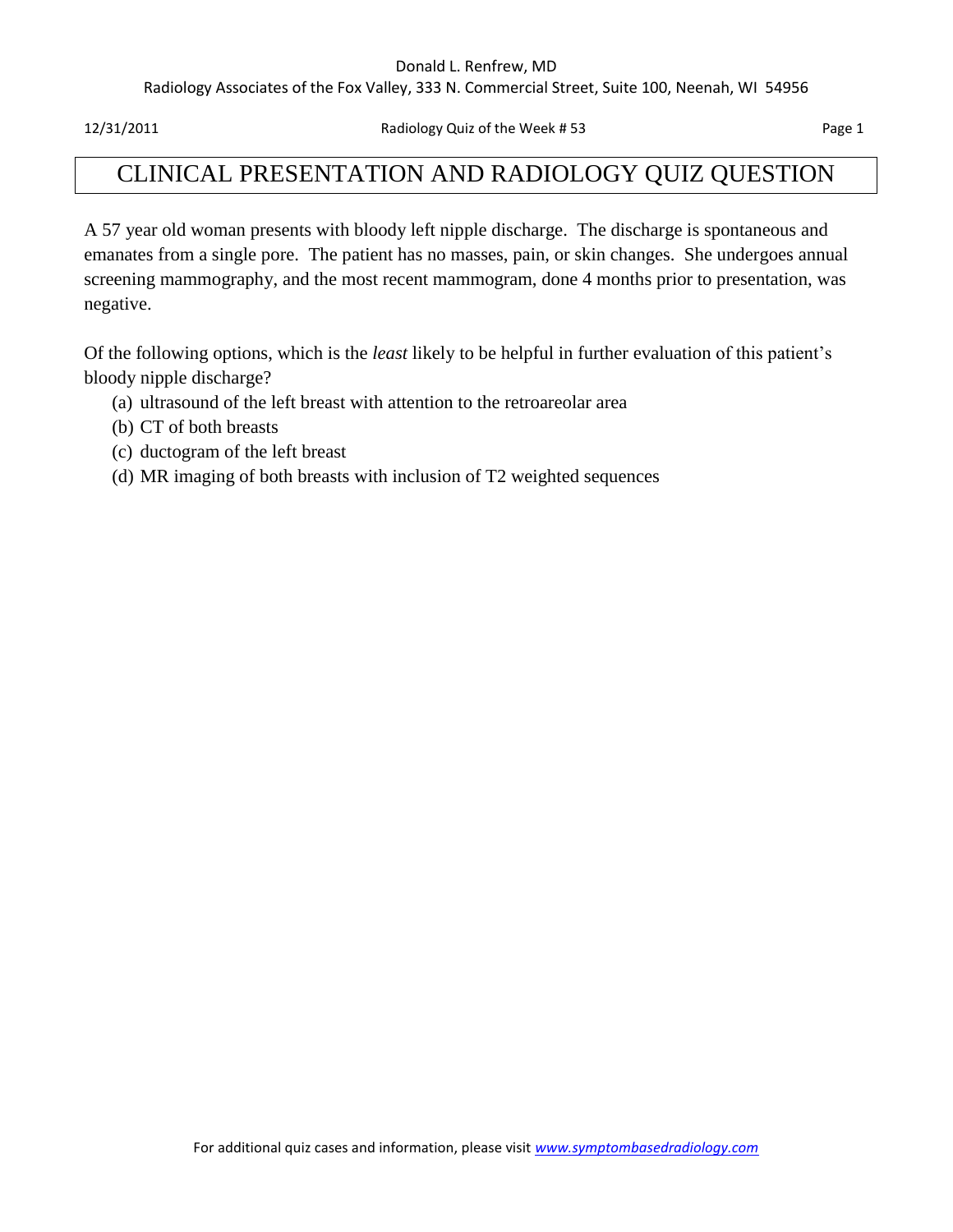#### RADIOLOGY QUIZ QUESTION, ANSWER, AND EXPLANATION

A 57 year old woman presents with bloody left nipple discharge. The patient has no masses, pain, or skin changes. She undergoes annual screening mammography, and the most recent mammogram, done 4 months prior to presentation, was negative.

Of the following imaging options, which is the *least* likely to be helpful in further evaluation of this patient's bloody nipple discharge?

- (a) ultrasound of the left breast with attention to the retroareolar area
- (b) CT of both breasts
- (c) ductogram of the left breast
- (d) MR imaging of both breasts with inclusion of T2 weighted sequences

Answer: (b), CT of both breasts, is the correct response, since this imaging option is the *least* likely to be helpful in further evaluation of bloody nipple discharge. CT of the breasts is rarely performed and is not indicated in this case.

Evaluation of nipple discharge, as evaluation of all symptoms, begins with a history and physical examination. Bilateral multipore discharge of nonbloody material generally has a benign cause, and if such discharge is consistent with galactorrhea, thyrotropin and prolactin levels should be drawn. Of the various types of nipple discharge, unilateral, single pore bloody discharge is the most worrisome. If a mass is identified in the breast with discharge, the mass should undergo evaluation (see Radiology Quiz of the Week #50 and Radiology Quiz of the Week #51). If no mass is identified, there are several valid options for imaging, and which imaging option is chosen varies with local expertise. Ultrasound of the breast may demonstrate a dilated duct or breast mass. A breast ductogram involves cannulation of the bleeding duct with a small catheter and injection of radio-opaque contrast material followed by mammography, and may demonstrate abnormalities of the duct including filling defects characteristic of tumors. MR imaging of both breasts with inclusion of T2 weighted images ("MR ductography") has recently been identified as a valuable tool in working up nipple discharge.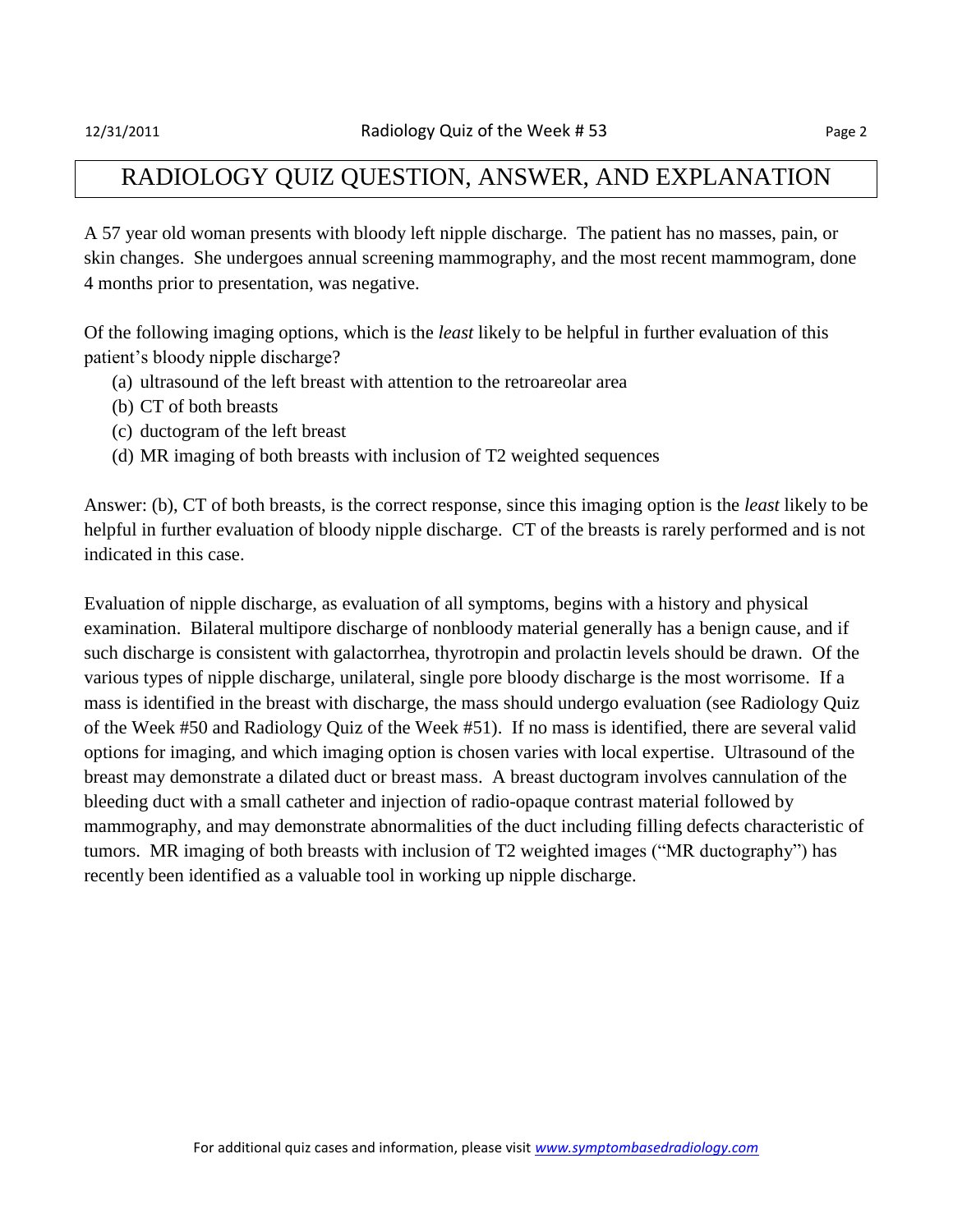# IMAGING STUDY AND QUESTIONS

The patient underwent further imaging:



Imaging questions:

- 1) What type of study is shown?
- 2) Are there any abnormalities?
- 3) What is the most likely diagnosis?
- 4) What is the next step in management?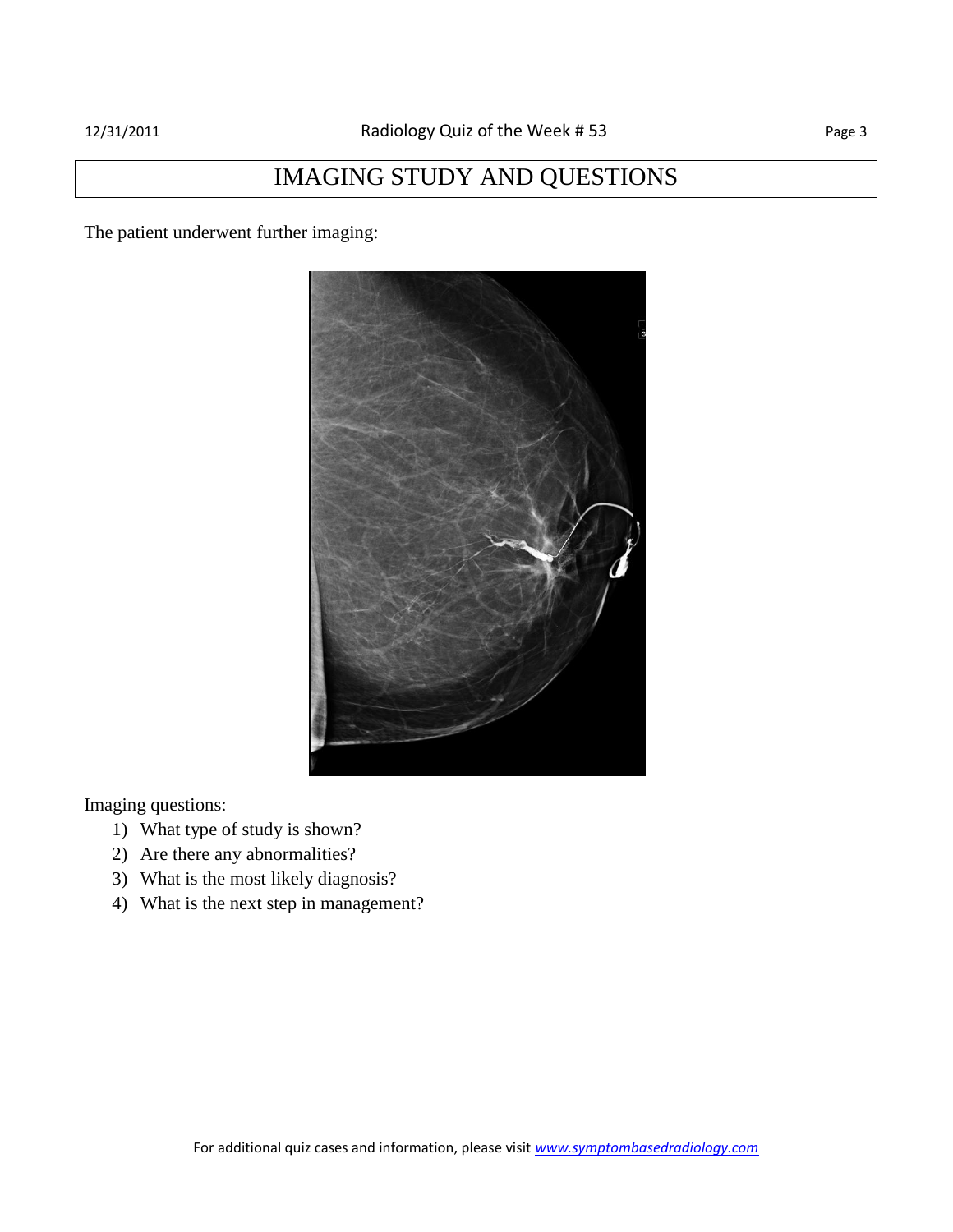### IMAGING STUDY QUESTIONS AND ANSWERS



Imaging questions:

- 1) What type of study is shown? A breast ductogram, which is a mammogram performed following insertion of a small catheter (white arrow) into the single pore producing abnormal discharge, with injection of contrast material through the catheter. Note that the same image shown on Page 3 has been cropped, magnified, and labeled with arrows.
- 2) Are there any abnormalities? Yes. There is a filling defect in the contrast column (black arrow).
- 3) What is the most likely diagnosis? Intraductal tumor of the left breast. Statistically, this is most likely to be a benign papilloma, but there is no way to be certain of the diagnosis without resection of the lesion.
- 4) What is the next step in management? Surgical removal of the duct and filling defect/tumor.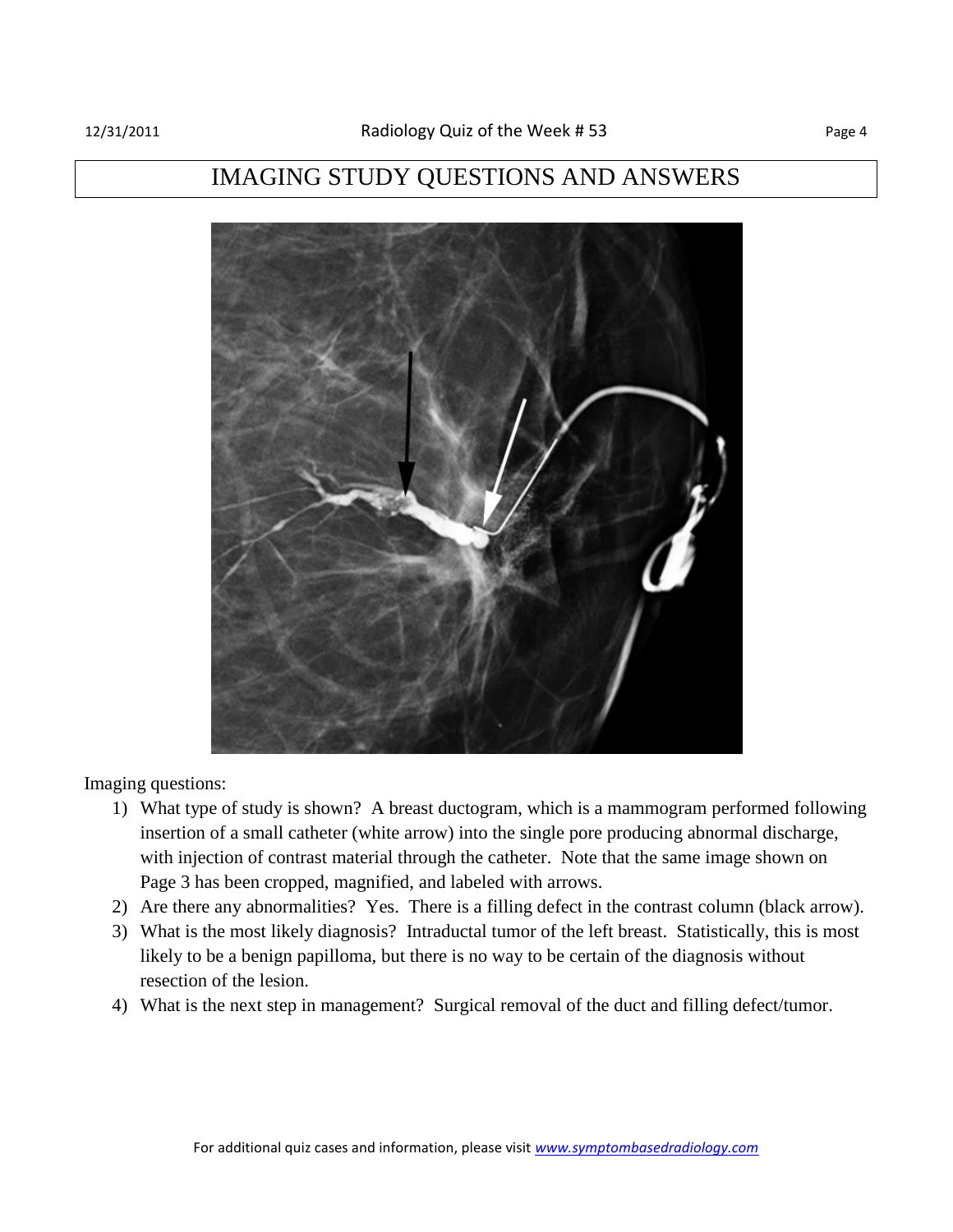## PATIENT DISPOSITION, DIAGNOSIS, AND FOLLOW-UP

The patient underwent excision of the duct of the breast containing the papilloma. Since the papilloma was not palpable, the bleeding duct was injected with methylene blue prior to the procedure to allow confident identification. Microscopic evaluation of the resected tissue demonstrated an intraductal papilloma, along with mammary duct ectasia.